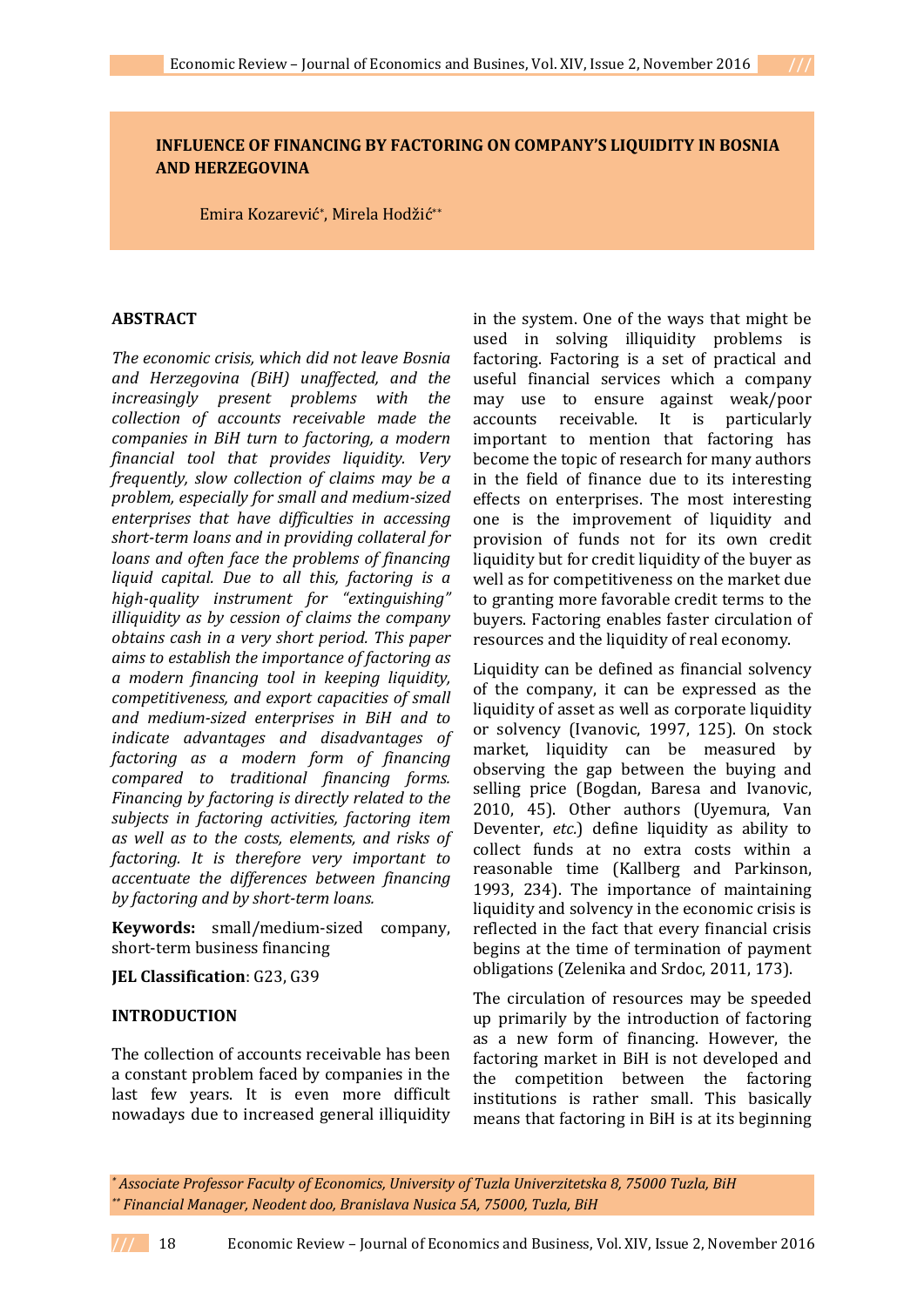to better business environment. If the banks in BiH were able to provide appropriate credit lines for the private sector, including shortterm credit lines, the need for factoring would probably be small. Factoring as a form of financing an enterprise is an alternative to the traditional sources of financing such as loans. Besides, factoring companies all over the world offer various types and forms of factoring as well as various factoring services (financing, accounts receivable book-keeping, collecting payments, noticing debtors, *etc.*). When a company selects the form of financing, whether it needs to decide between factoring and any other source of financing or between several different types of factoring, it needs to look at all the advantages and disadvantages offered by a specific option. However, advantages and disadvantages are not the only things the enterprise needs to take care of as the availability of certain sources of financing on the specific market is equally important.

# **1. THEORETICAL FRAMEWORK OF FACTORING**

Today, factoring is a significant form of financing, of both large corporations and small and medium-sized enterprises, based on buying the seller's accounts receivable on the basis of goods sold to the buyer. The essence of factoring is the payment of client's accounts receivable from a third party, collection of such accounts receivable from a third party and other related services in commercial and finance trade for a fee (Trifkovic and Omanovic, 2001, 359). Factoring is "an example of a technology that is particularly promising in the absence of developed institutions, as it relies on them to a lesser extent" (Beck and Demirguc-Kunt, 2006, 2942).

Company can take advantage of its short-term accounts receivable to sell them to the factor. The factor can be the specialized financial institution or company or a bank which has a separate department, or specialized factoring

subsidiary or classic institution of factor, factoring company, factoring-factor-house. For example, all larger banks in Croatia offer factoring service (Pesic, 2011, 432).

The factors purchase short-term accounts receivable with a certain maturity, the factor pays to client for example 70-90% of the invoice value, less the factoring fee. The remaining unpaid amount of the invoice is paid after the borrower solved the obligations, minus a certain percentage of fees (for services, credit risk, and interest from the moment of repurchase until the time of charging the receivables). Usual deadlines of short-term financing through factoring in business practice are between 30 and 120 days, depending on the quality of receivables. It is also possible to repurchase maturities of 180 days or more. The size of commission and the amount that will be paid immediately to clients depend on the accounts receivable, its quality, business reputation of the debtor, *etc*. Except payment of accounts receivable, the factor can charge receivables, credit control, and administrative tasks of monitoring invoices for client, provide protection against the risk of non-payment and monitor the solvency and credit worthiness of business partners. For risk overtaking, factor receives a fee from vendor receivables ,which is generally a percentage of the value of receivables. However, the factors usually check the recoverability of accounts receivable before it is accepted (Mishkin and Eakins, 2005, 556).

Factoring transaction usually includes three parties: the buyer of goods, the seller of goods, and the factor, except in the cases of international factoring which include the buyer, the seller and the import or export factors. Hence, there are two basic types of  $factoring - domestic$  and international.

Domestic factoring includes three parties:<sup>1</sup>

1. The factor is typically represented by a factoring company, although this function may be performed by banks' special organizational sectors, when allowed by the jurisdiction. The contemporary factor, apart from buying

Economic Review – Journal of Economics and Business, Vol. XIV, Issue 2, November 2016 19 **///**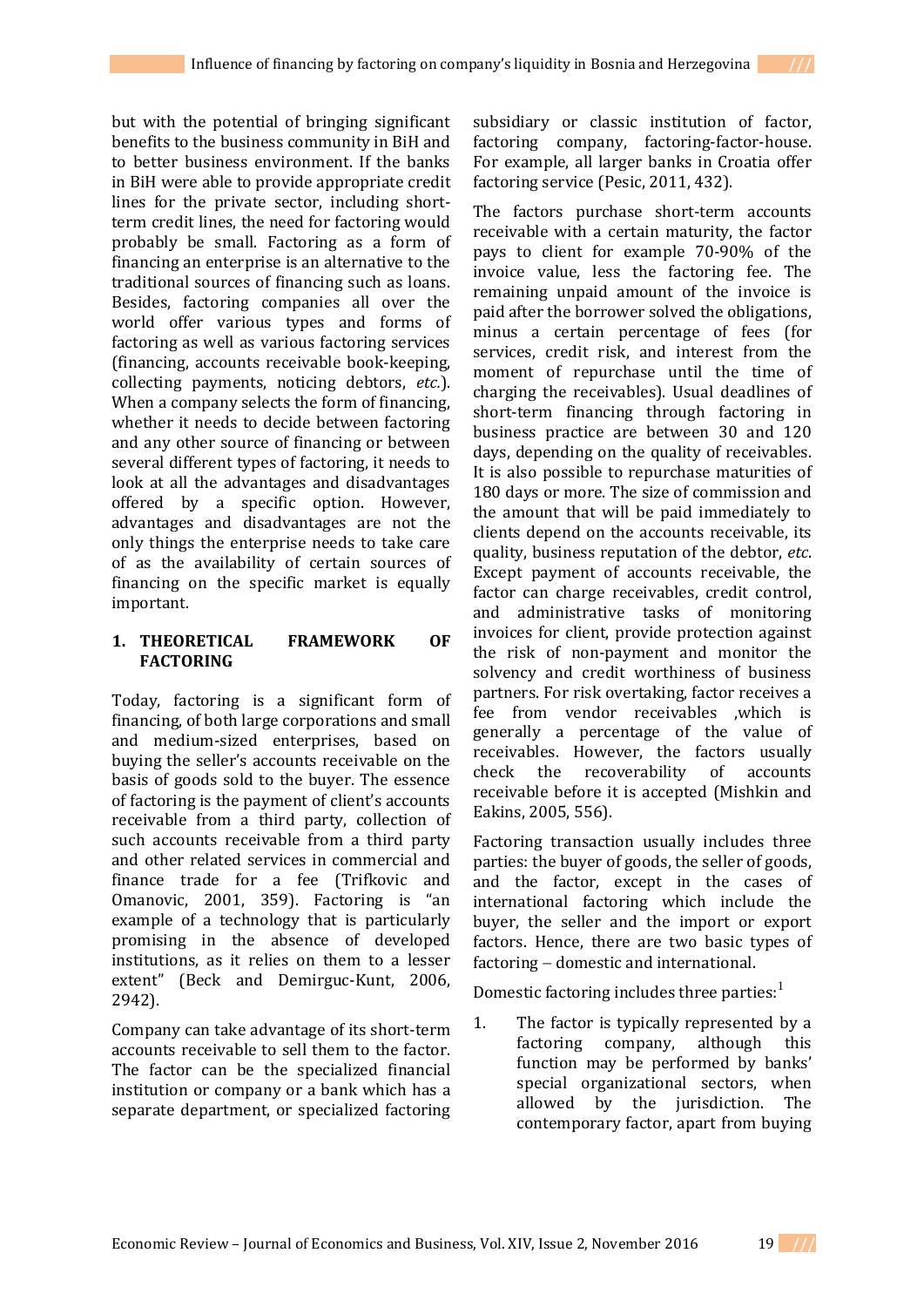up the actual accounts receivable from the client, performs two additional functions – it grants the client a contractor loan to be used for planning and contracting the credit sale of its goods with buyers and it services other companies' securities and overdue securities as well as their collection through the institutions of the system. The factor charges the commission for its services in the range of 2-4% above the inter-bank prime rate. This provision covers the risk of collection to which the factor was exposed as well as the interest rate for credit financing the client from the moment of buying up accounts receivable to the payment. While providing complete factoring services, the factor may have other costs (for example interest rates on unpaid accounts receivable over the fixed days or various commissions – for the precontract activities, preparation of loan, assessment of interest rates, etc). The factor settles and defines these specific costs by the factoring contract.

- 2. The second party in factoring is the client. The clients is obliged to cede/transfer its accounts receivable to the factor based on the concluded contract but also to regularly deliver the factor the copies of invoices and receipts on the delivered goods. The client is also obliged to make the invoices so as they be fully detailed in terms of the data relevant for the buyer – the amount to be paid, terms and dynamics of payment as well as the clear note that the payments is to be made through the factor.
- 3. The third party of factoring is the buyer whose main responsibility is to pay for the purchased goods in accordance to the sales contract concluded with the seller (the client). The buyer is primarily interested in the terms of payment (possibilities for credit financing) rather than if the client (the seller) or the factor provides the loan. When the buver settles the accounts. financing by the factoring model is closed.



Figure 1. Clients in domestic and international factoring *Source: http://www.cbbh.ba/press/edukacija/676, Accessed: 13/04/2014*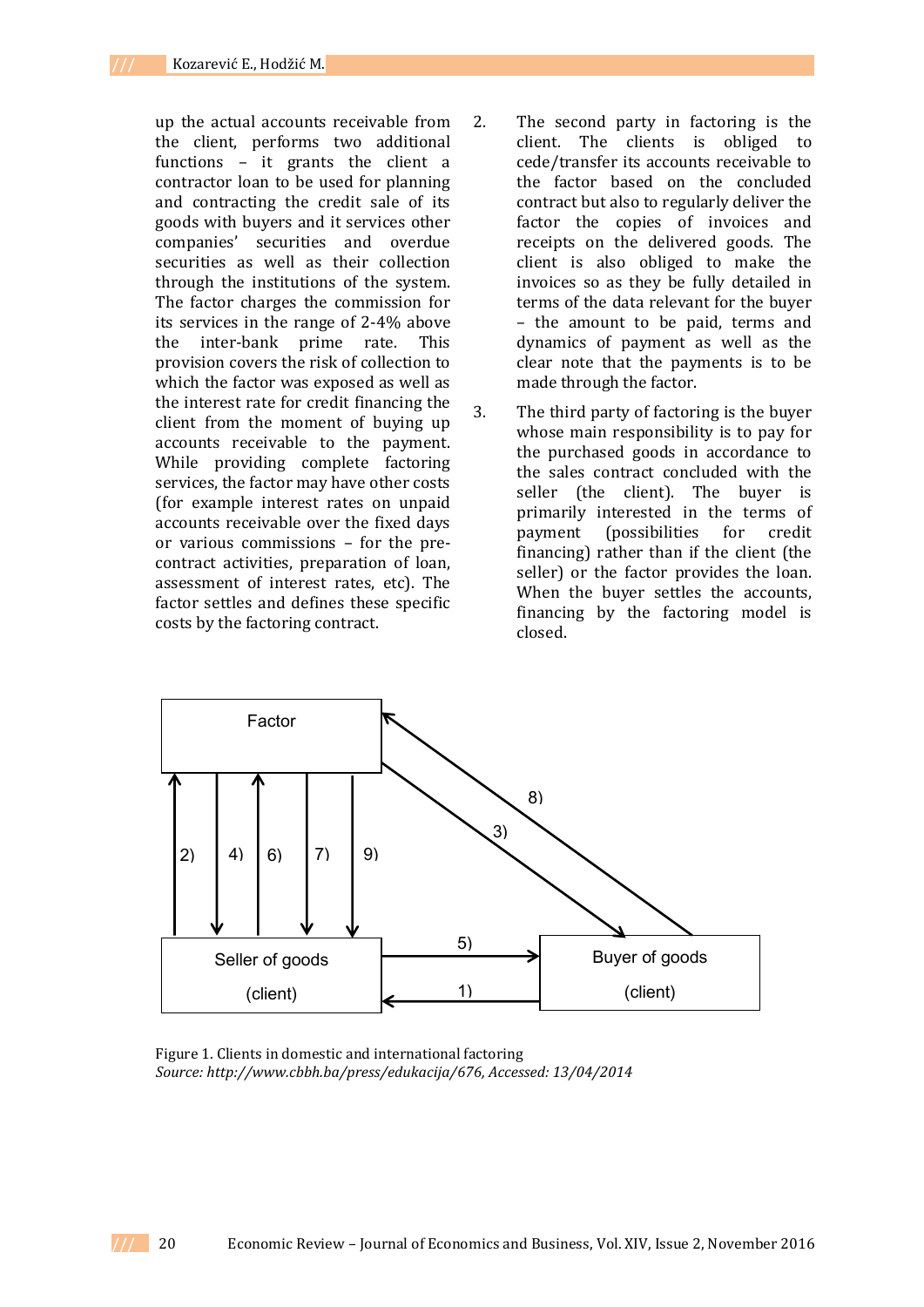

Figure 2. Clients in international factoring *Source: http://www.cbbh.ba/press/edukacija/676, Accessed: 13/04/2014*

International factoring business, apart from the abovementioned three parties (the factor, the client, and the buyer) includes the fourth party, the import or export factor, as explained in detail in Figures 1 and 2.

The factor buys the accounts receivable for a fee before the expiry date of payment, takes over the activities of collection, warnings, account transactions, and the risk of collection of receivables (Markovic, 2000, 58). At a time when it charges more than the discounted price which he paid for the purchased receivables, the factor profits (Ivanovic, 1997, 261).

When a company faces the financing problem, it can use various alternatives to solve it. One of the alternatives is credit financing and another (available to shareholding companies only) is the security issue, while one of the specific forms for overcoming the financing problems is factoring. A company may contact the factoring institution and offer its accounts receivable, still not due in exchange for cash. After analyzing buyer's credit worthiness, the factoring company makes the decision on whether to enter a factoring business deal with a company – a client, or not.

In general, banks grant short-term loans based on company's ability to pay it, as specified by cash flow and collateral. A company needs to satisfy bank's criteria: $2^2$ 

- Stable and strong company (3-5 years) minimum);
- Positive cash flow (2-3 years minimum);
- Good financial results in the past;
- Collateral at least equal to the amount of loan (usually fixed assets not subject to other rights of retention, sometimes personal assets);
- Good, clean credit history.

The criteria may also include:<sup>3</sup>

- Long process of loan application and payment;
- Extensive accompanying documents;
- Fixed amount of loan and maturity date;
- Re-application for additional resources (additional collateral);
- Bank as a sole provider of financial services to a company.

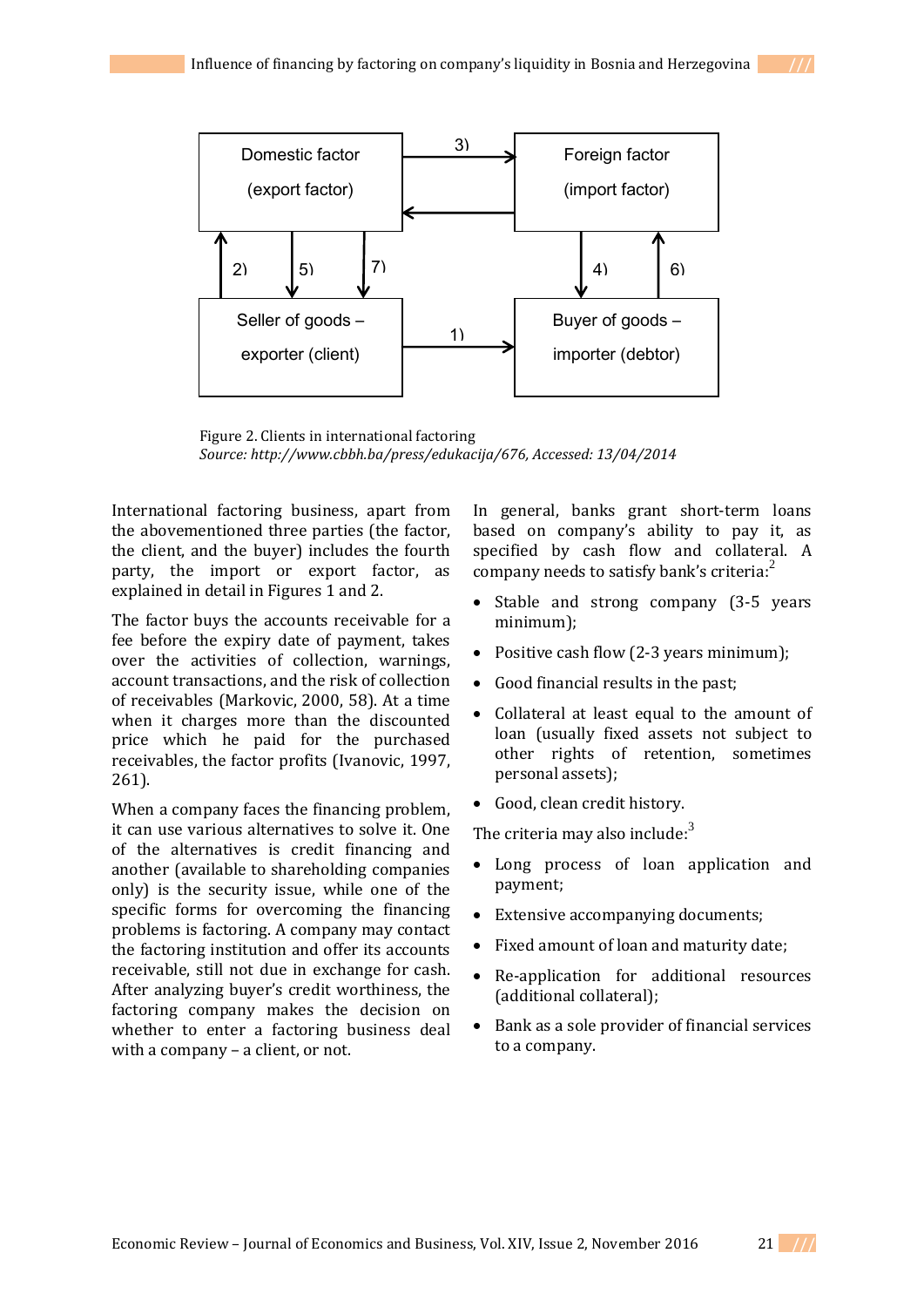| Table 1. Comparison of traditional short-term credits and factoring |                                           |
|---------------------------------------------------------------------|-------------------------------------------|
| Chaidh taire han bho ann an Atha                                    | $\Gamma$ . The set of the set of $\Gamma$ |

| Factoring                                                              |  |  |
|------------------------------------------------------------------------|--|--|
| Short-term accounts receivable serve<br>as collateral                  |  |  |
| Not dependent on financial reports                                     |  |  |
| <b>Factoring contract</b>                                              |  |  |
| Only short-term property is relevant                                   |  |  |
| in providing the credit service                                        |  |  |
| Very flexible with the entire credit<br>line set as revolving          |  |  |
| Provides additional services with<br>credit financing                  |  |  |
| Revolving credit                                                       |  |  |
| Provides the option for "controlling"                                  |  |  |
| activities. Demands<br>credit<br>active<br>supervision of the program. |  |  |
| Higher cost price due to additional<br>services provided               |  |  |
|                                                                        |  |  |

*Source: Rovcanin, Omerbegovic and Halilbasic, 2005, 17*

The biggest problem with the banking financing lies in the fact that once a company reaches its maximum credit limit it has very little maneuvering space with slow cash flow and without additional collateral. The factors usually make their decision on providing cash to a company on the basis of clients' credit worthiness and the amount of accounts receivables. This way, the factor may provide financing even if a company is new or with poor credit history or slow cash flow. The factor is more flexible than the bank when considering increased sale as every account is assessed individually.

General characteristics of factoring include:<sup>4</sup>

- Granting based on the quality of company's clients rather than the company alone;
- Short application process;
- Short granting process;
- Cash within up to 48 hours;
- Accounts receivable used as collateral, leaving fixed assets free for banking credit insurance;
- Factoring credit line increases parallel with the company (factoring "loan" is not limited);
- Start-up companies are acceptable (strong business relations needed);
- Simple and short procedures for changes or expansion of credit terms;
- Provision of non-financial services including accounts receivable bookkeeping, collecting debts/accounts receivable and protection against credit risk (default obligations).

## **2. FACTORING ON GLOBAL LEVEL (OR HOW DOES THE IMPACT OF FACTORING DIFFER BY COUNTRY?)**

Factoring is used in both developed and developing countries. In 2004, the total worldwide factoring volume was over USD 860 billion, an impressive growth rate of 88% since 1998 (Klapper, 2006, 3112).

Bakker, Klapper and Udell (2004, 14) analyzed the volume of factoring by country and region from 1998-2003. The top three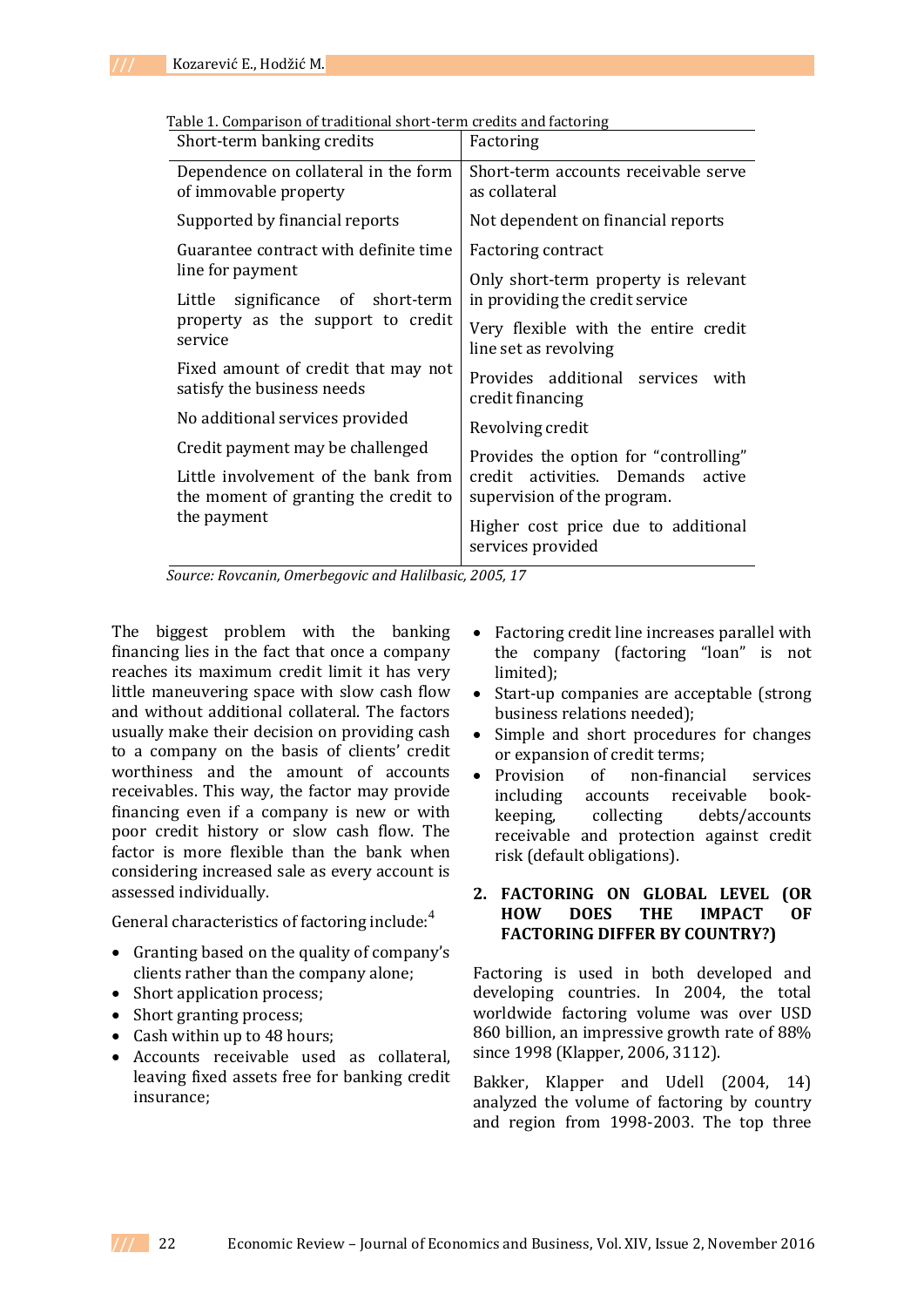countries in 2003 were the United Kingdom (EUR 160 billion), Italy (EUR 132 billion), and the United States (EUR 86 billion). Growth in factoring was strongest in Australasia and Europe but evident in all regions. Not surprisingly, growth in factoring was extraordinarily strong in Eastern Europe (the EU 8 plus Romania  $-$  growing by 434% in aggregate, though from a very small base.

Factoring has nowadays become an essential model of financing of turnover. The data of the International Factors Group Belgium (IFG) indicate that in 2013 the scope of factoring businesses in the world amounted to EUR 2,181,403 million with 4.49% share compared to the total GDP (International Factors Group, Global Industry Activity Report, 2013). European markets use the benefits of factoring to a significant extent and in 2014 the following results were achieved (exemplified by the countries with the most developed factoring programs and the neighboring countries).

Also, it is a fact that European market is becoming more and more agile regarding trade finance services used by the small/medium-sized companies (SMEs) operating in Europe. However, only a small percentage of SMEs in Europe actually use factoring and invoice discounting in order to alleviate their cash-flow difficulties (Guiliano *et al.*, 2009, 77).

Table 2. Factoring business in the EU in 2014 (in EUR million)

| State    | Volume of<br>factoring<br>businesses | $\%$<br><b>GDP</b> | Market<br>share |
|----------|--------------------------------------|--------------------|-----------------|
| UK       | 350,622                              | 15.81              | 25.52           |
| France   | 226,598                              | 10.58              | 16.49           |
| Germany  | 189,880                              | 6.54               | 13.82           |
| Italy    | 183,004                              | 11.32              | 13.32           |
| Croatia  | 2,498                                | 5.80               | 0.18            |
| Slovenia | 536                                  | 1.44               | 0.04            |
| The EU   | 1,373,774                            | 9.87               | 100.00          |

*Source: Ristic and Ricka, 2015, 67*

However, in legal theory and laws of some countries there is no unified stance in view of terminological, conceptual, and legal

determination of a factoring contract (Brkic, 2011, 177).

On international plan, up to the rendering of the UNIDROIT Convention (Institute for the Unification of Private Law), factoring operation was organized only according to the rules of the common law and autonomous trading law. After the conducted procedure of international unification which was carried out under UNIDROIT, in1988 in Ottawa a Convention on international factoring was rendered. Convention came into force in 1995, defining the contract on factoring as the contract on the basis of which the deliverer is obliged to transfer on the factor the existing or the future claims from the contract on the sale of goods (service) rendering between the deliverer and his buyer, i.e. the user of the services (Spasic, Bejatovic and Dukic-Mijatovic, 2012, 200).

It is obvious that the factoring business is yet to take hold in the region which includes BiH. The institutional framework has mainly been prepared and, upon its establishment through the channels of official institutions, it may serve as a firm ground for the creation of new financial institutions that might introduce trade in accounts receivables into practice.

### **3. POTENTIALS FOR DEVELOPMENT OF FACTORING IN BIH AND THE NEIGHBORING COUNTRIES**

Economic feasibility of factoring introduction to the territory of BiH is based on the objective estimates included in the scope of trade and business terms in the observed region. The analyzed territory is limited to BiH and the neighboring countries. Traditional economic, cultural and social contacts determine important trade relations that serve as the basis for the definition of a possible scope of factoring use. The limitation of the observed region was made so as to avoid linking efficiency and the possibility for factoring use with the existence of the traditional trade relations.

All the countries of the region and in the immediate surroundings of BiH (Serbia, Croatia, and Montenegro), face significant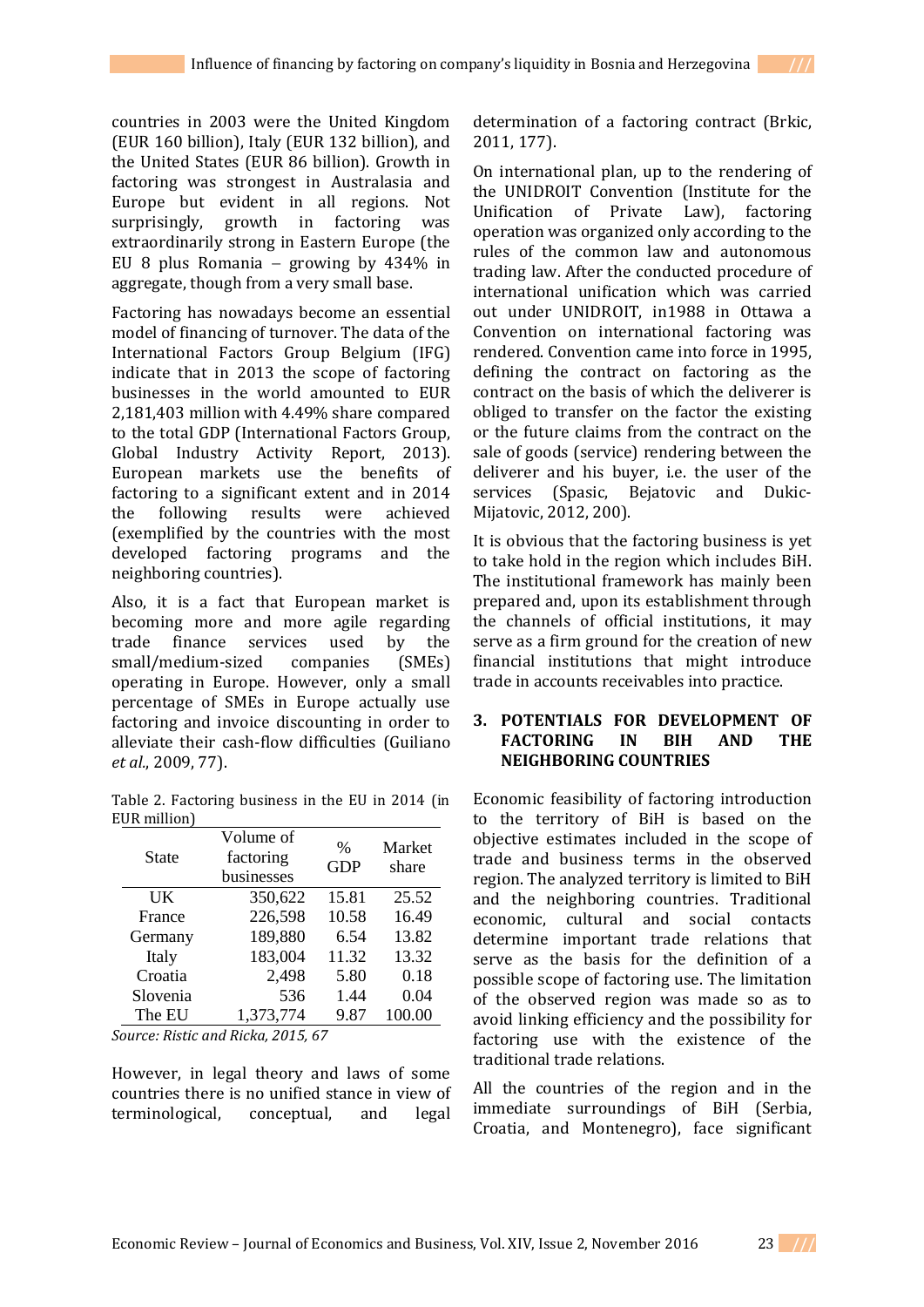problems of liquidity, GDP stagnation, public finance illiquidity, and slow jurisdiction. The European payment index 2014 indicates the average late payment for 2014 as follows: the public sector 58 days, the business sector 47 days, and the consumer sector 34 days (Intrum justitia, European payment index, 2014, 8).

| Table 3. Average term of contracted payment and late payment (in days) |               |                                       |                                                       |    |                                                       |    |  |
|------------------------------------------------------------------------|---------------|---------------------------------------|-------------------------------------------------------|----|-------------------------------------------------------|----|--|
|                                                                        | Public sector |                                       | Business sector                                       |    | Customer sector                                       |    |  |
| Country                                                                | late payment  | Average contracted<br>payment/average | Average contracted<br>payment/average<br>late payment |    | Average contracted<br>payment/average<br>late payment |    |  |
| Serbia                                                                 | 20            | 12                                    | 24                                                    | 16 | 26                                                    | 20 |  |
| Croatia                                                                | 30            | 20                                    | 30                                                    | 24 | 30                                                    | 32 |  |
| <b>BiH</b>                                                             | 15            | 15                                    | 20                                                    | 15 | 20                                                    |    |  |

*Source: Intrum justitia, European payment index, 2014, 15<sup>5</sup>*

*Note: The data on Montenegro not available* 

The data for all three sectors in the observed countries indicate that there is a significant deviation in the average payment terms, which makes manufacture in the business sector particularly difficult. The extension of payment terms, which almost doubles the contracted days of payment, limits reproduction, reduces turnover coefficient, and, through capital price, significantly reduces profit effect of business. However, the positive fact is that the observed countries made factoring laws, which are in the stage of creation on the same basis and will not constitute an obstacle for both domestic and foreign factoring (Istuk and Labus, 2015). In the Federation of BiH the factoring law was finally adopted on February 24, 2016. $6$  This is the first law of this kind not only in the Federation but in BiH too.

The third factor important for the introduction of factoring on the market of the region lies in the existing structure of the financial system. The financial systems of the observed countries are characterized as "highly bank-centered, meaning that bank loans are the primary source of financing companies" (Miletic and Buljan Barbaca, 2015, 743). On average, above 80% of the financial systems of these countries are made of banks' financial potentials. In addition, the regional market includes the banking systems that

developed business networks in the region, which serves as the solid ground for the development of factor network on the regional markets through their daughter companies. The law status sets banks as a possible format for the very inception of this type of business as laws on banks do not stipulate any obstacles to factoring business. The problem is in the risky business philosophy – banks are oriented towards credit users while factoring companies turn to both credit users and their clients. As the founders of factoring companies, banks have certain limitations. Law on banks limit banks' investment into other companies, including factoring companies, but the limitation refers to the equity capital, while the scope of factoring company in not subject to limitations as in that way, when compared to banks, placement concentration can be limited (Ristic and Ricka, 2015, 69).

Traditionally over-liquid banks on the territory of BiH with the bank centric system in which practically all transactions are made through the banks will be able to replace credit financing by buying up the assets or accounts receivable for the contracted and executed business activities. As the banks "live" with their clients, this will facilitate the assessment of clients' solvency and their businesses worthiness. On December 31, 2014, the banks in BiH had BAM 6.1 billion of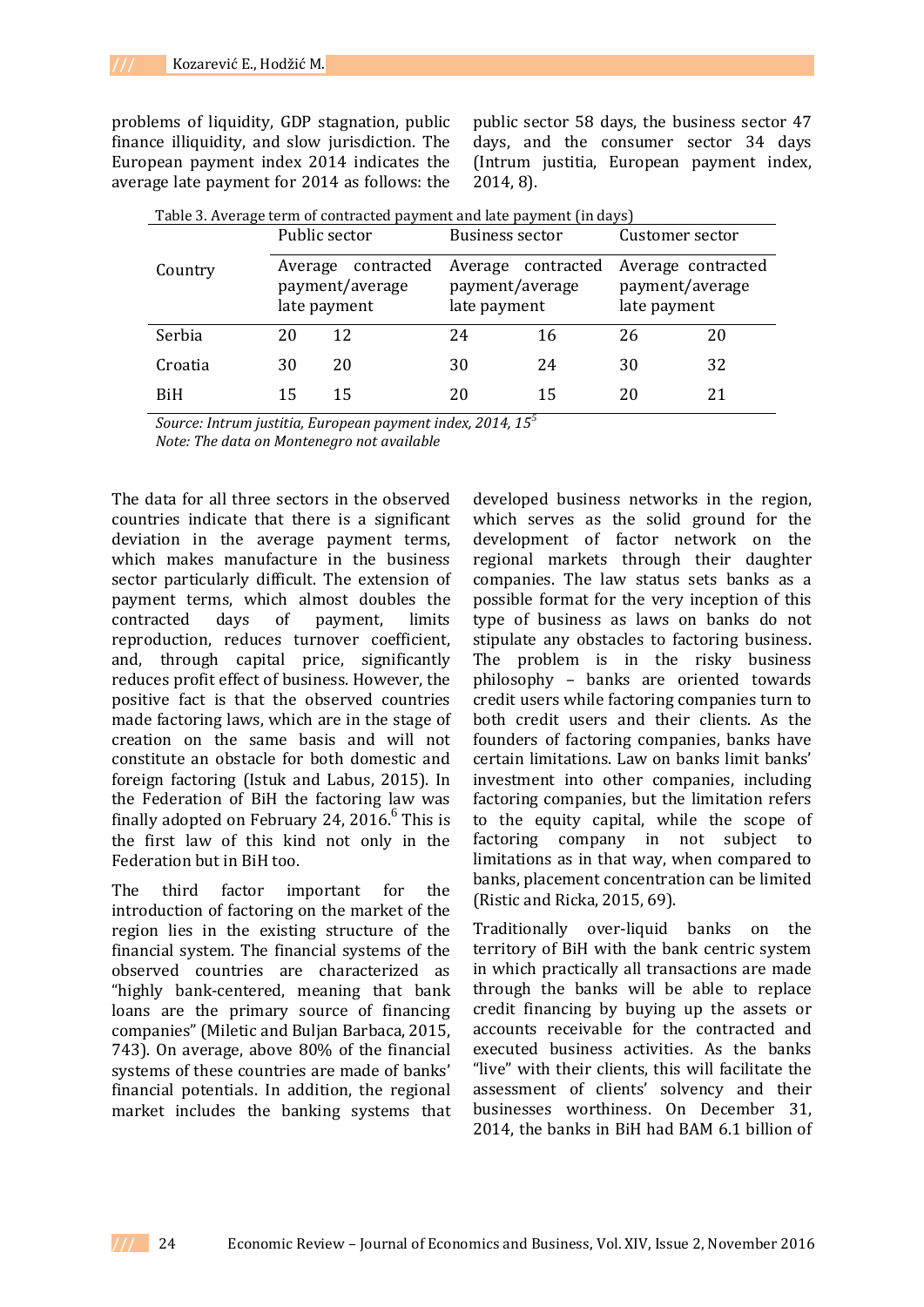the liquid assets as, due to the unfavorable market situation, solvent clients are difficult to find (The Central Bank of BiH, Statistics).

## **4. RESEARCH METHODOLOGY**

The empirical part of the research included the data collection by means of a questionnaire. The questionnaire comprised an equal number of open-ended and closedended questions while the closed-ended questions included scale and intensity response options. The questionnaire included 21 questions grouped in 5 sections. The companies were non-randomly selected and the selection criteria covered the companies that use or have used the services of factoring as short-term financing in their business. The main group is made of all the companies that use factoring. The total number of such companies in BiH is 130.

The research was conducted in the period August 2014 - September 2015. The participants were rather passive at first, but the problem was solved by direct communication with companies' employees who were introduced to the importance of the research for a wider community. Finally, a total of 30 companies agreed to fill in the questionnaires, which gave the response rate of 23.08% (30/130).

#### **5. RESULTS AND DISCUSSION**

The research included 30 companies on the territory of BiH, coming from different sectors with different numbers of employees and annual income. The goal was to establish in what way the structure and general characteristics of a company affect the usage of factoring and in which companies, depending on the number of employees, annual income and main sector, factoring is used the most. The research results revealed the data which are presented in the remaining section with the appropriate tables and charts.

Graphically presented, company structure by their main sectors is as follows:



Figure 3. Company structure by main sectors *Source: Authors' research*

The results showed in Figure 3 clearly indicate that the largest share of companies that use factoring as the source of financing is taken by trade companies (33.33%), then come the companies in the manufacturing sector (26.67%) while the companies in the combined sectors (manufacturing, trade, and services) have the lowest share (3.33%).

Based on the research results, we determined the influence of financing by factoring on companies' liquidity by sectors, as showed in Table 2.

Table 2. Influence of financing by factoring on companies' liquidity by sectors

| Sector                        | Improved<br>liquidity |    | Σ  |
|-------------------------------|-----------------------|----|----|
|                               | Yes                   | No |    |
| Manufacturing                 | 8                     |    | 8  |
| Trade                         | 8                     |    | 8  |
| Service                       | 4                     |    | 5  |
| Manufacturing<br>and<br>trade | 5                     |    | 5  |
| Trade and service             | 3                     |    | 3  |
| Manufacturing, trade,         |                       |    |    |
| and service                   |                       |    |    |
|                               | 29                    | 1  | 30 |
| $x^2=0.92$ df=1 P=0.05        |                       |    |    |

*Source: Authors' research* 

Based on the research results and the calculated c*hi* square test, the conclusion was made that there is no statistically significant difference in participants' statements on improved liquidity. Out of 30 participants, 29 gave affirmative answers stating that factoring improved liquidity while a negative answer

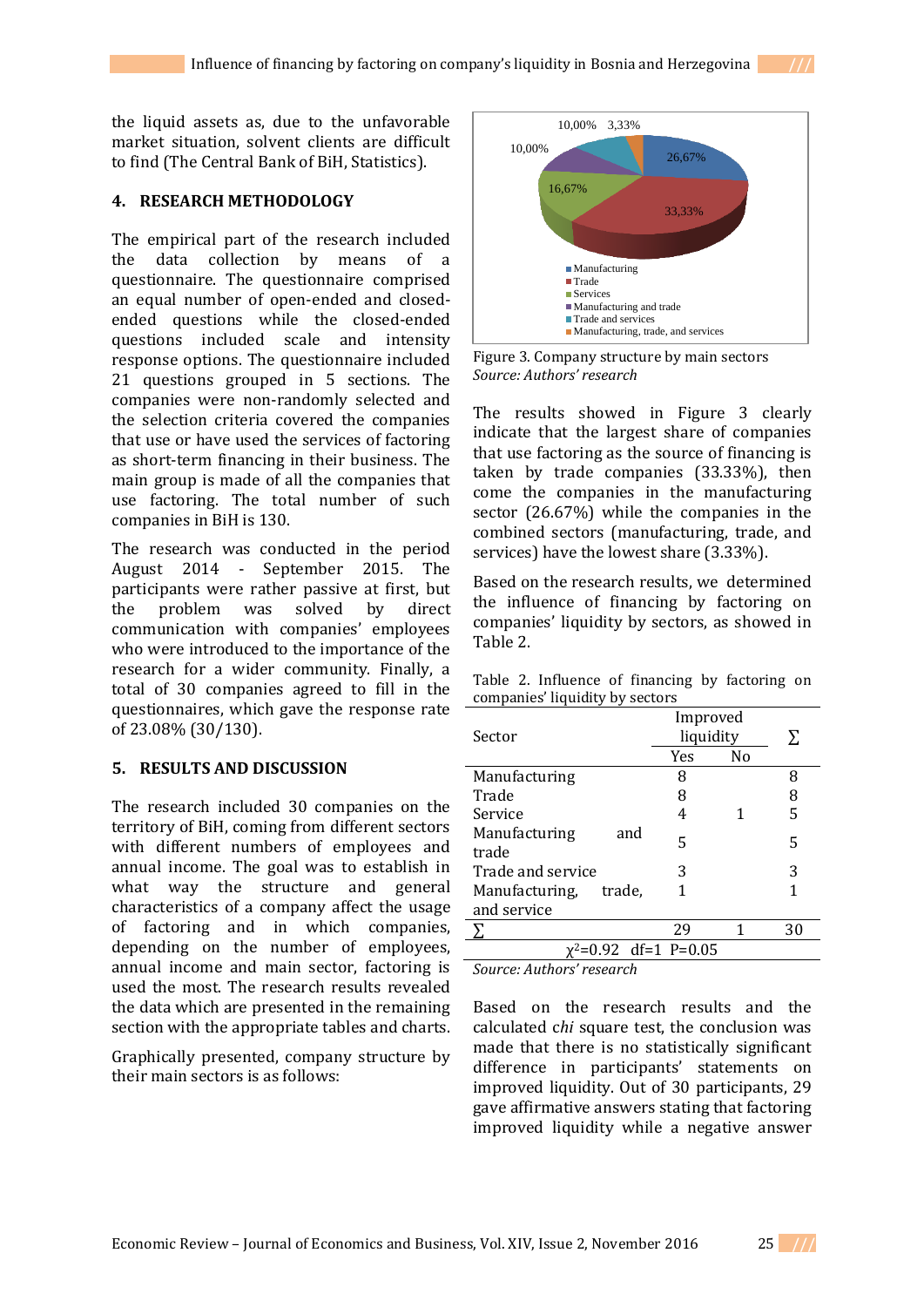was given in one case only (service company). Factoring as a source of financing is mostly present and used in trade companies. In terms of improved liquidity, trade and manufacturing companies report the improvement the most and then come the companies functioning in two or more sectors. This was proved by the calculation of the *chi* square test and contingency table, and as there were only two possible answers "Yes" and "No", the degree of freedom is 1. The values of *chi* square test diverging from the expected values to the extent where their random appearance is possible in 1% or 5% of the cases can be presumed such deviation not to be considered random. The contingency table data shows that such value is 3.84 while the *chi* square test value is 0.92.

It can thus be concluded that factoring as a source of financing is most favorable for trade and manufacturing sectors and then service sector while combined sectors come last.

Graphically presented, company structure by employee number is as follows:



Figure 4. Company structure by employee number *Source: Authors' research* 

In terms of employee number, the research results presented in Figure 4 show that the most represented companies that use factoring as a source of financing are those with up to 50 employees (46.67%), followed by those with 50-250 employees (33.33%). The companies with more than 250 employees take the lowest share (20.00%).

It can thus be concluded that factoring as a source of financing is most often used in the companies with up to 50 employees, i.e. small companies. As previously mentioned,

factoring as a source of financing is most favorable for small and medium enterprises.

Based on the research results, we determined the influence of financing by factoring on companies' liquidity by employee number, as showed in Table 3.

|  |  |                                         | Table 3. Influence of financing by factoring on |  |
|--|--|-----------------------------------------|-------------------------------------------------|--|
|  |  | companies' liquidity by employee number |                                                 |  |

|                                  | Improved<br>liquidity |   |    |
|----------------------------------|-----------------------|---|----|
| Employee number                  | Yes                   |   | У. |
|                                  |                       | N |    |
|                                  |                       |   |    |
| Up to 50 employees               | 13                    |   | 14 |
| 50 - 250 employees               | 10                    |   | 10 |
| More than 250<br>employees       | 6                     |   | 6  |
|                                  | 29                    |   | 30 |
| x <sup>2</sup> =0.92 df=1 P=0.05 |                       |   |    |

*Source: Authors' research* 

Based on the research results and the calculated c*hi* square test, the conclusion was made that there is no statistically significant difference in participants' statements on improved liquidity. Out of 30 participants, 29 gave affirmative answers stating that factoring improved liquidity while a negative answer was given in one case only (company with up to 50 employees). Factoring as a source of financing is mostly present and used in small companies, then come medium-sized companies and large companies at the end. This was proved by the calculation of the *chi* square test and contingency table, and as there were only two possible answers "Yes" and "No", the degree of freedom is 1. The values of *chi* square test diverging from the expected values to the extent where their random appearance is possible in 1% or 5% of the cases can be presumed such deviation not to be considered random. The contingency table data shows that such value is 3.84 while the *chi* square test value is 0.92.

Graphically presented, company structure by annual income is as follows: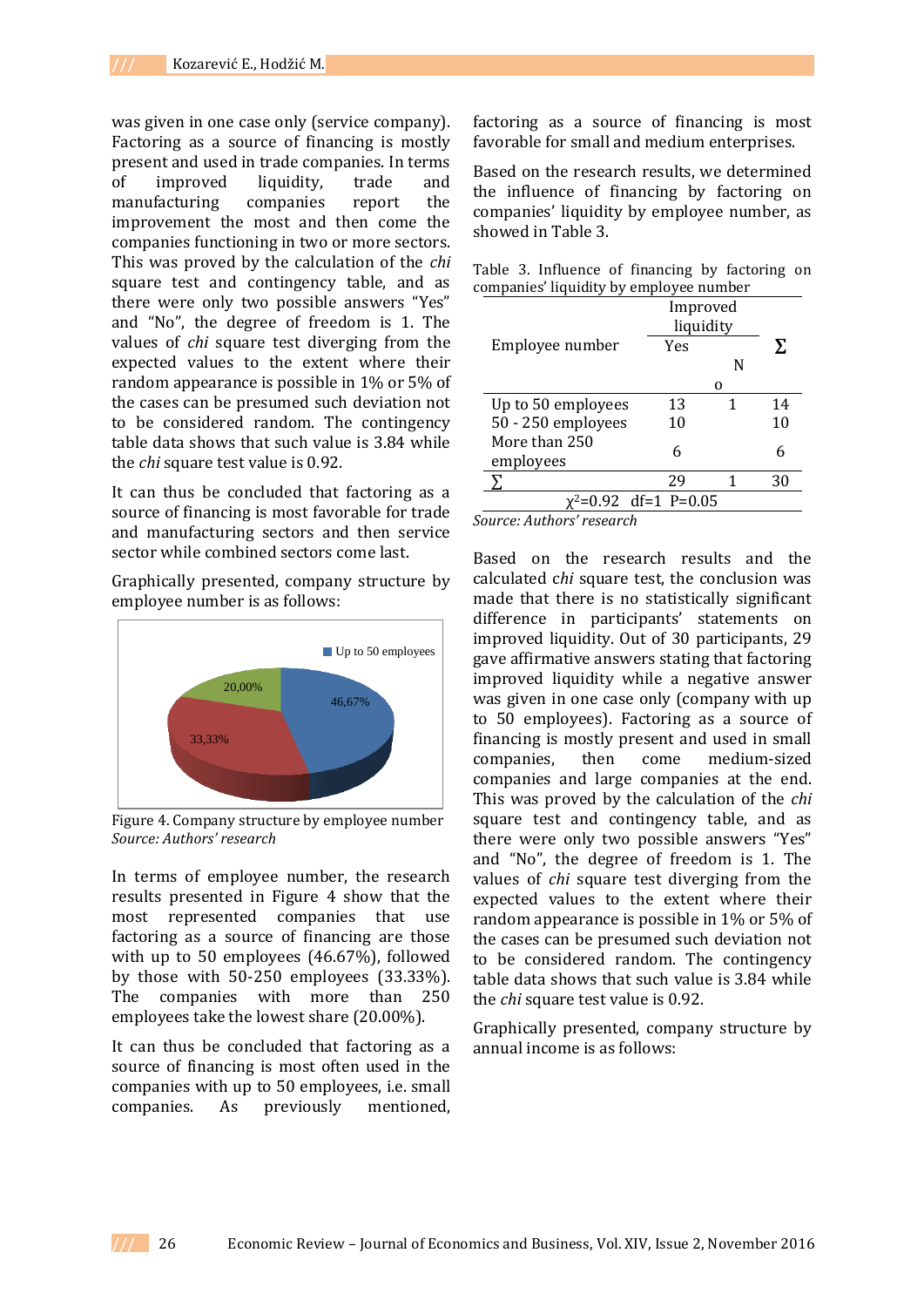

Figure 5. Company structure by annual income *Source: Authors' research* 

In terms of annual income, the research results presented in Figure 5 showed that the participants singled out as dominant the companies with the annual income of BAM 3- 30 million (46.67%). They are followed by the companies with the annual income of up to BAM 3 million (30.00%), while the companies with the annual income of more than BAM 30 million are least represented.

Based on the research results, we determined the influence of financing by factoring on companies' liquidity by annual income, as showed in Table 4.

Table 4. Influence of financing by factoring on companies' liquidity by annual income

| Total annual income        | Improved<br>liquidity | Σ. |    |
|----------------------------|-----------------------|----|----|
| (in BAM)                   | Yes                   | No |    |
| Up to 3 million            | 8                     |    |    |
| $3 - 30$ million           | 14                    |    | 14 |
| More than 30 million       |                       |    |    |
|                            | 29                    |    | 30 |
| $\chi^2$ =0.92 df=1 P=0.05 |                       |    |    |

*Source: Authors' research* 

Based on the research results and the calculated c*hi* square test, the conclusion was made that there is no statistically significant difference in participants' statements on improved liquidity. Out of 30 participants, 29 gave affirmative answers stating that factoring improved liquidity while a negative answer was given in one case only (company with the annual income up to 3 million). Factoring as a source of financing is mostly present and used in the companies with annual income of 3 to 30 million. This was proved by the calculation

of the *chi* square test and contingency table, and as there were only two possible answers "Yes" and "No", the degree of freedom is 1. The values of *chi* square test diverging from the expected values to the extent where their random appearance is possible in 1% or 5% of the cases can be presumed such deviation not to be considered random. The contingency table data shows that such value is 3.84 while the *chi* square test value is 0.92.

The research into the main characteristics (features) of using factoring services is primarily aimed at defining the motives for using factoring services as well as advantages and disadvantages of using factoring as a source of company's financing.



Figure 6. Company structure by the length of factoring usage

*Source: Authors' research* 

The research results presented in Figure 6 clearly indicate that the largest number of participants stated that the period of factoring usage is over a year. This leads to the conclusion that factoring as a source of financing is becoming a regular way of financing in the companies that provide financial resources in that way. This supports the statement that companies use factoring in longer periods, which means that there is a practice of solving financial problems in this way. In other words, factoring is a good financial instrument for overcoming the "gap" between the sale of goods and the collection of accounts receivable.

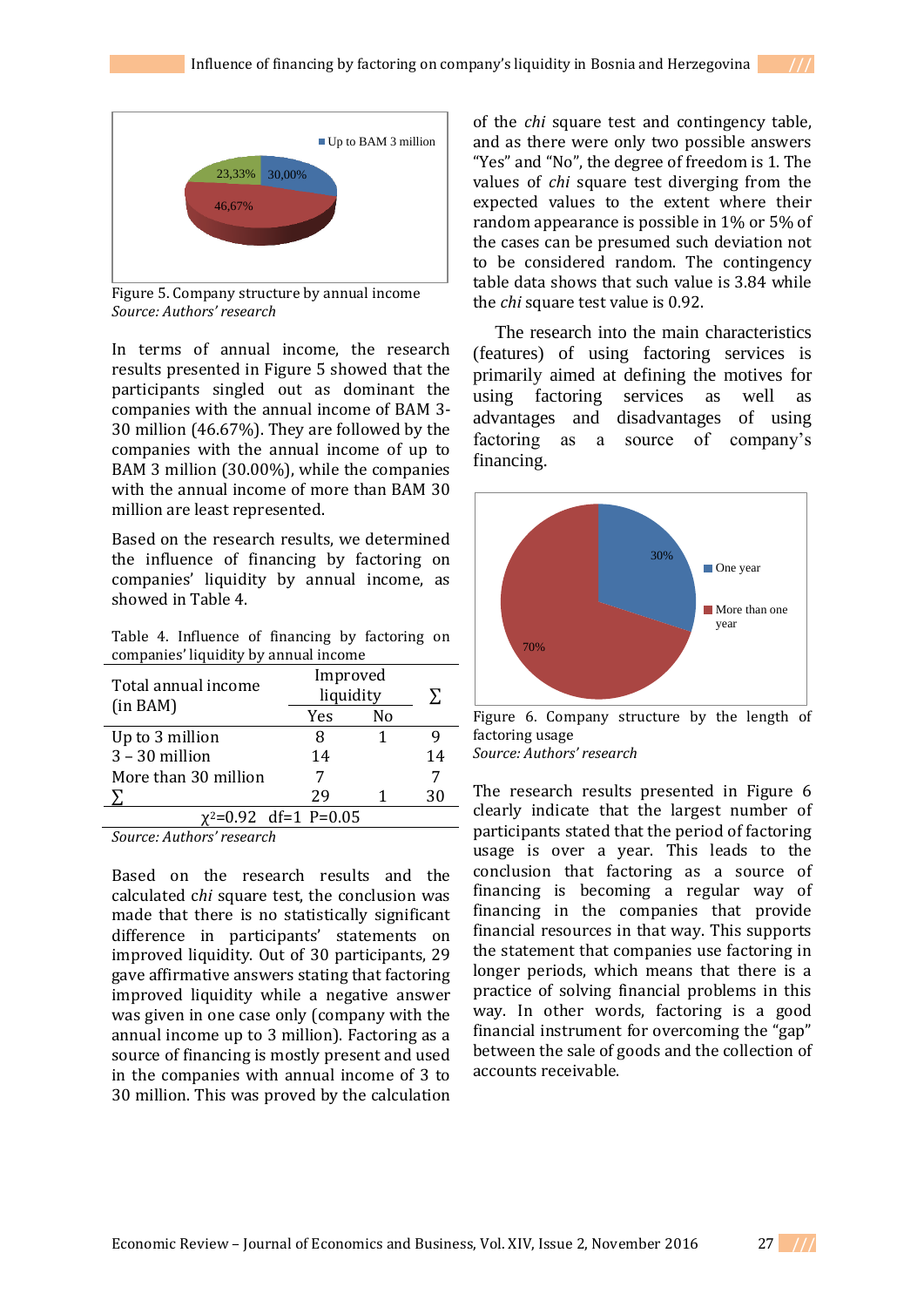

Figure 7. Company structure by advantages of factoring usage *Source: Authors' research* 

The research results presented in Figure 7 clearly indicate that the largest share is reserved for the statement that the main advantage of factoring is fast access to financial resources, followed by better

financial position, and larger volume of sale or service providing.

Graphically presented, company structure by disadvantages of factoring usage is as follows:



Figure 8. Company structure by disadvantages of factoring usage *Source: Authors' research* 

Figure 8 shows the number and structure of companies regarding the disadvantages of factoring usage. Out of 30 participants that gave statements related to various answers offered, 26 said that the price is the main disadvantage of factoring as a source of financing, 15 circled the risk of regression as one of the disadvantages while only few opted for the risk of loss due to higher provisions and collateral. None of the participants claimed the disadvantage of factoring to be the speed/rate of access to financial resources, which was noticed during the analysis of the main advantages of factoring.

Therefore, it is beyond doubt concluded that the most represented attitude is that the main disadvantage of factoring usage is the price of factoring service followed by the risk of regression. Hence, factoring is a relatively costly source of financing when compared to other short-term sources of financing along with the fact that there is a risk of regression.

Table 5 shows the research results related to participants' attitudes towards factoring as a source of financing in comparison to shortterm credits.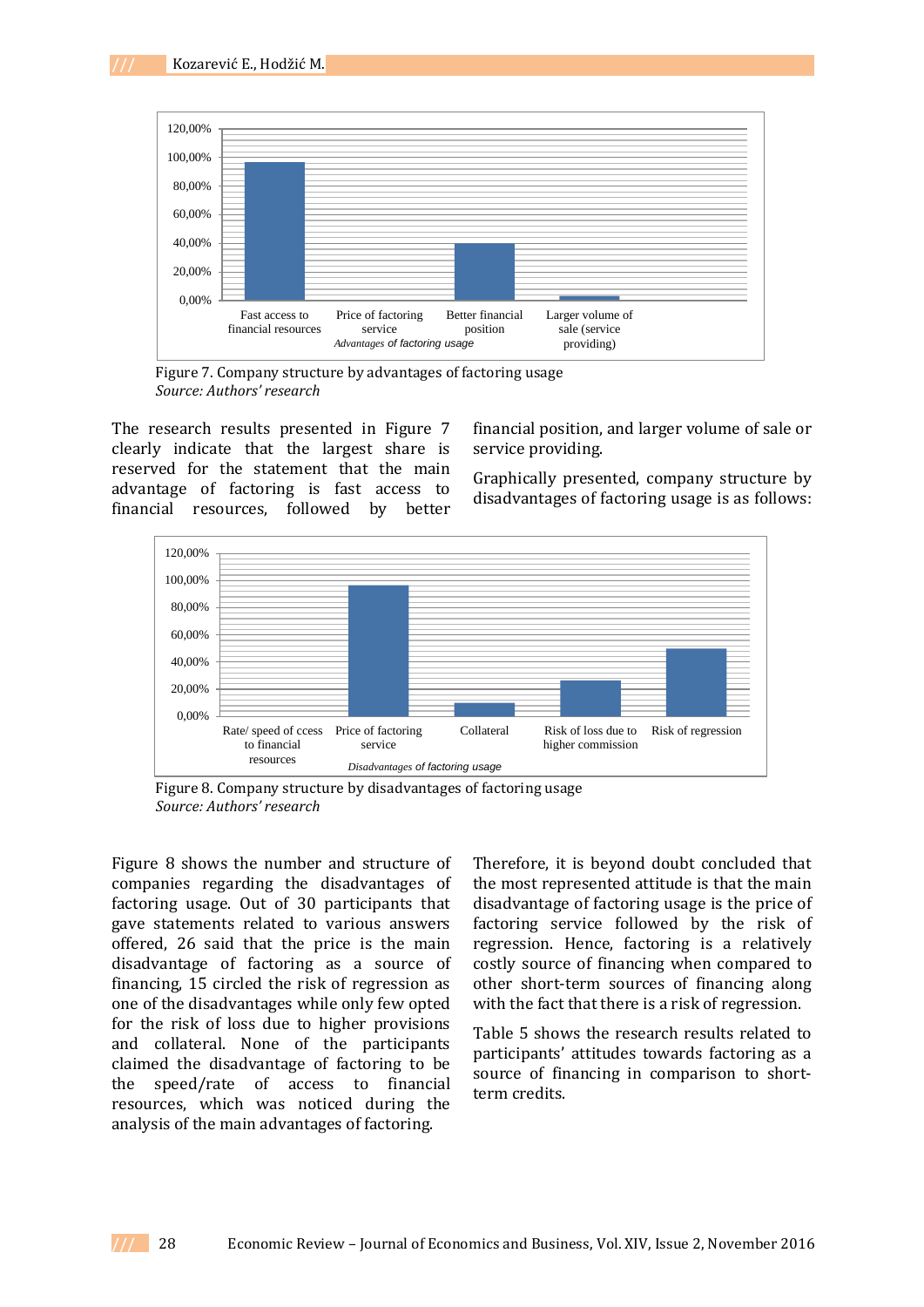|                            | Yes |       | N <sub>0</sub> |       |        |
|----------------------------|-----|-------|----------------|-------|--------|
|                            | f   | $\%$  | f              | $\%$  | P      |
| It is easier to provide    |     |       |                |       |        |
| collateral for factoring   | 22  | 73.33 | 8              | 26.67 | 0.0003 |
| than short-term credit     |     |       |                |       |        |
| There is risk in factoring | 24  | 80.00 | 6              | 20.00 | 0.0000 |
| business                   |     |       |                |       |        |
| Factoring is sufficiently  |     |       |                |       |        |
| developed (established)    | 25  | 83.33 | 5              | 16.67 | 0.0000 |
| for our conditions         |     |       |                |       |        |
| Law on factoring needs to  | 22  | 73.33 | 8              | 26.67 | 0.0003 |
| be adopted                 |     |       |                |       |        |
| Source: Authors' research  |     |       |                |       |        |

Table 5. Participants' attitudes on factoring as a source of financing

Since for all the aspects of factoring usage p<0.05, it is concluded that there is a statistically significant difference in the percentage of agreement and disagreement with the statements. In other words, the statement is accepted that factoring is the most attractive instrument of financing precisely because the largest share of the participants believes that it is easier to provide collateral for factoring than shortterm credit. In addition, most participants consider that factoring is sufficiently developed for our conditions, law on factoring needs to be adopted, and that there is a risk of regression in factoring. This basically means that regardless of the risk of regression, the participants readily make factoring businesses as they are easier ways for them to obtain cash and improve liquidity.

The remaining part of the article brings the research results on the influence of financing by factoring on the improvement or deterioration of company's position. Based on the data presented in Figure 9 it is evident that out of 30 participants 29 (96.67%) stated that the main indicator of company's position improvement is better liquidity, which means that company really increases its liquidity by using factoring services. Eight participants opted for higher competitiveness (26.67%) which, being lower than 50%, leads to the conclusion that by using factoring companies do not increase their competitiveness.



Figure 9. Main indicators of company's position improvement due to factoring usage *Source: Authors' research*

Based on the resulted showed in the following figure, out of 30 participants, 19 (63.33%) stated that the main indicator of company's position deterioration is cost increase. It was already concluded that factoring is a "costly" source of financing when compared to other short-term sources such as short-term credit.

Of course, the cost of factoring reduces the profits of each individual transaction or sound management of trade accounts receivable through a shortening of the period of collection which increases turnover ratio whereby increased turnover ratio contributes to the realization of large scale of the total number of units to be supplied and thus increases the sum total profit (Ricka and Alihodzic, 2016, 305).

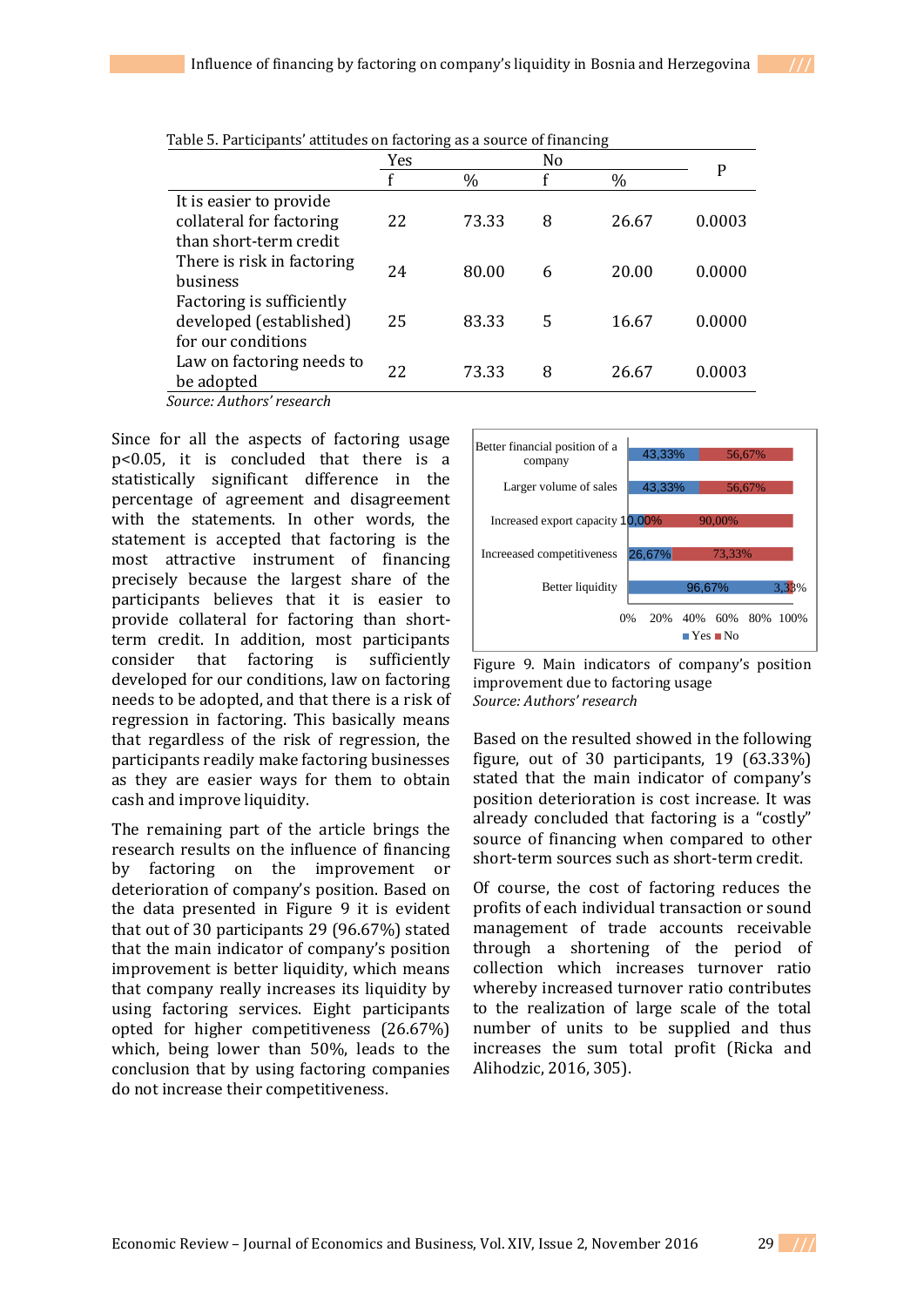

Figure 10. Main indicators of company's position deterioration due to factoring usage *Source: Authors' research* 

Regarding the research into whether the companies use some other sources of shortterm financing but factoring, 22 participants (73.33%) stated that besides factoring they use bank credits while 19 of them (63.33%) stated that factoring is different (better or worse) from some other source of financing.

#### **CONCLUSIONS AND RECOMMENDATIONS**

The research showed that factoring is sufficiently established for the business conditions in BiH but that the law on factoring needs to be not only adopted but fully implemented too. It is a fact that in many EU countries without direct factoring regulations in the form of a special law, factoring business is as successful as in the countries which have such regulations. This is enough to conclude that explicit legal regulations are not always necessary for a financial business to function in a country.

The general problem of factoring as a financial business is that it lacks sufficient market recognition, even in the EU countries where it is traditionally more developed. What is also needed is the harmonization of legal regulations relevant for factoring activities at the level of all EU countries, so as to increase the volume of international factoring operations.

Under modern business conditions, companies face a series of specific problems that impede successful business realization. Many difficulties that come with modern business activities are primarily financial in

nature. The crucial problem related to company's financing is generally the issue of liquidity. Companies attempt to overcome these problems by introducing modern, specific methods, techniques, and ways of financing. One of them is certainly factoring business as a modern product aimed at improved liquidity by selling short-term accounts receivable. Factoring might soon become a tool necessary for economy's functioning, which means that traditional sources of financing, which include short-term credits, are slowly becoming our past. Modern ways of financing are becoming more and more important.

The research results lead to the conclusion that factoring is by no means a better choice for the companies struggling with liquidity and wanting to overcome this problem safely. They can achieve this by using factoring while overcoming the liquidity problem may lead to a better financial position of a company as well as to better export capacity for the export-oriented companies. It is interesting to mention that companies mainly use factoring for over a year, which means that factoring contracts are renewed regardless of high prices of factoring businesses. Factoring is certainly an interesting way of financing current transactions. Unlike other types of borrowing financial resources where debt increases debtor's liabilities, in factoring financing is primarily made on the basis of assets (a part of assets related to accounts receivable from buyers). This does not increase debt, it keeps credit worthiness and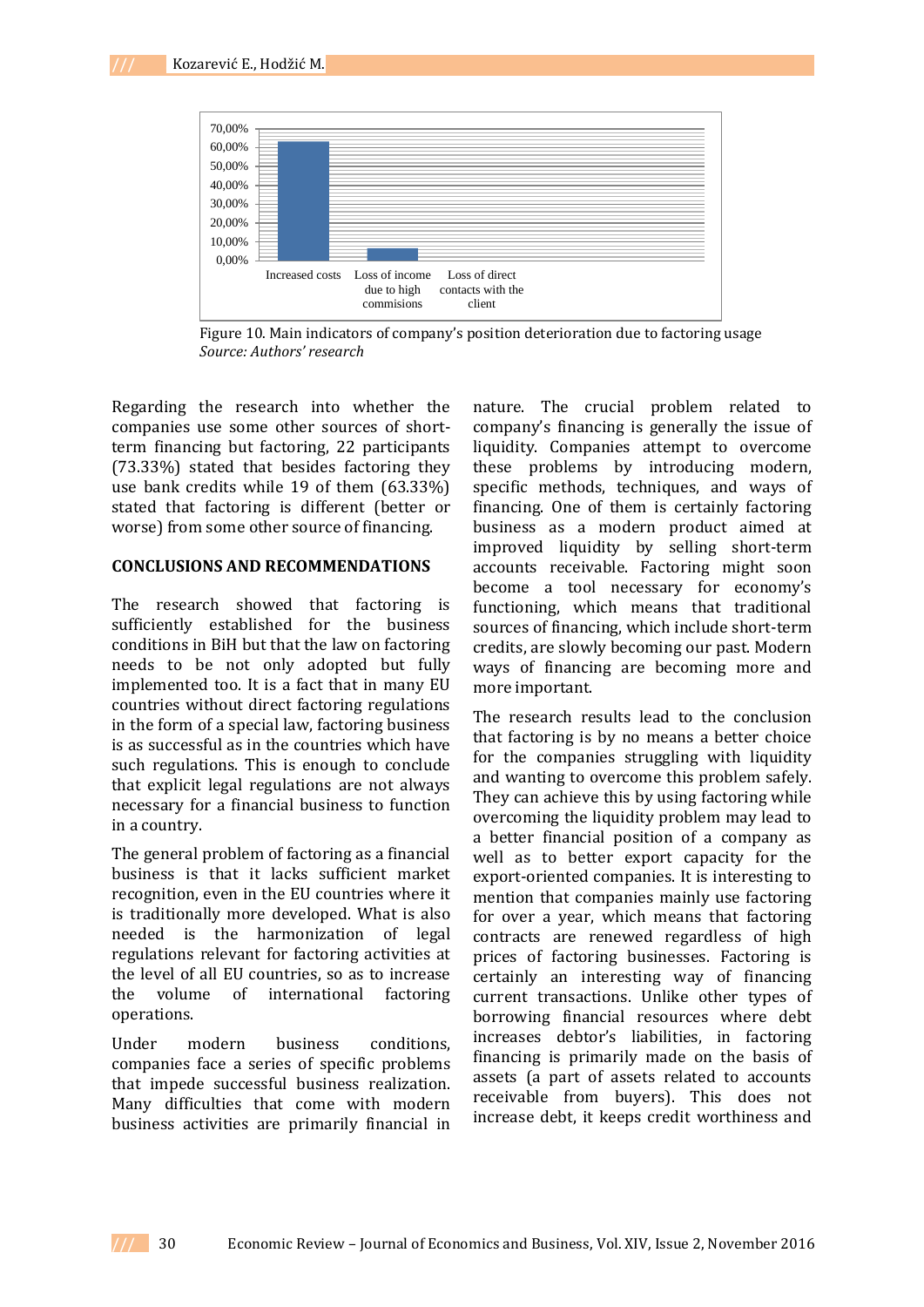improves liquidity, which is primarily in the focus of small and medium-sized enterprises.

It can be said that the results of this research contribute to the analysis and understanding of factoring businesses and show in which way financing by factoring influences liquidity, competitiveness, and export capacity of companies. However, this research is only a preliminary step towards research into factoring as a modern way of financing as compared to short-term credits as traditional ways of financing. The recommendations for further research may be summed up as follows:

- To establish if by using factoring companies reduce their own balance of accounts as factors take over the collection of accounts receivable, thus improving their credit worthiness without exceeding the bank limit.
- To examine the trends of factoring business development in the EU and compare them with the trends of factoring business development in BiH and the Western Balkans.

#### **REFERENCES**

- Bakker, Marie H. R., Leora Klapper, and Gregory Udell. 2004. *The Role of Factoring in Commercial Finance and the Case of Eastern Europe*. World Bank Working Paper No. 3342.
- Beck, Thorsten and Asli Demirguc-Kunt. 2006. Small and medium-size enterprises: Access to finance as a growth constraint. *Journal of Banking & Finance* 30 (11): 2931-2943.
- Bogdan, Sinisa, Suzana Baresa, and Sasa Ivanovic. 2010. Portfolio analysis based on the example of Zagreb Stock Exchange. *UTMS Journal of Economics* 1 (1): 39-52.
- Brkic, Alaudin. 2011. Normativno uredjenje ugovora o faktoringu u svjetlu domacih i medjunarodnih izvora prava [Normative regulation of factoring contract in terms of domestic and international sources of law]. *Anali Pravnog fakulteta Univerziteta u Zenici* 4 (7): 177-200.
- Guiliano, Angela, Peter Mihok, Reka Moksony, Martin Vejacka, and Kristina Vincova. 2009. Financial services offered by a multidisciplinary B2B network. *Economie a Management (E+M)* 1/2009:77.
- Istuk, Ivor, and Miroljub Labus. 2015. *Factoring and reverse factoring reforms in the EBRD region*. Focus section.
- Ivanovic, Zoran. 1997. *Financijski menedzment [Financial management]*. Opatija: Sveuciliste u Rijeci.
- Kallberg, Jarl G., and Kenneth L. Parkinson. 1993. *Corporate liquidity: Management and Measurement.* Homewood, Illinois: Richard D. Irwin, Inc.
- Klapper, Leora. 2006. The role of factoring for financing small and medium enterprises. *Journal of Banking & Finance* 30 (11): 3111- 3130.
- Markovic, Ivan. 2000. *Financiranje: Teorija i praksa financiranja trgovackih drustava [Financing: Theory and practice of company's financing].* Zagreb: RRIF.
- Miletic, Marko, and Domagoja Buljan Barbaca. 2015. Determinants of the amount of banks' loans to non-financial corporations in the Republic of Croatia. *4th International Scientific Symposium "Economy of Eastern Croatia – vision and growth"*, Osijek, 21st-23rd May, In: Masek Tonkovic (*Ed.*), Proceedings (741-748), Osijek: Ekonomski fakultet u Osijeku
- Mishkin, Frederic S., and Stanley G. Eakins. 2005. *Financijska trzista i institucije [Financial markets and institutions].* Zagreb: Mate.
- Pesic, Marko. 2011. Financiranje razvoja malog i srednjeg poduzetnistva u Republici Hrvatskoj [Financing SMEs in the Republic of Croatia]. *Ekonomski vjesnik / Econviews: [Review of](http://www.efos.unios.hr/ekonomski-vjesnik)  [contemporary business, entrepreneurship and](http://www.efos.unios.hr/ekonomski-vjesnik)  [economic issues](http://www.efos.unios.hr/ekonomski-vjesnik)* XXIV (2): 430-435.
- Ricka, Zeljko, and Almir Alihodzic. 2016. Liquidity management by establishing factoring market in Bosnia and Herzegovina. *5th International Scientific Symposium "Economy of Eastern Croatia – vision and growth"*, Osijek, 2th-4th June, In: Masek Tonkovic (*Ed.*), Proceedings (298- 307), Osijek: Ekonomski fakultet u Osijeku
- Ristic, Dragica, and Zeljko Ricka. 2015. Mogucnost koristenja faktoringa na trzistu Bosne i Hercegovine i regije [Possibilities of factoring usage in BiH and the region]. *Tranzicija*, 17 (35): 57-75.
- Rovcanin, Adnan, Adisa Omerbegovic, and Muamer Halilbasic. 2005. *Mogucnost razvoja faktoringa u BiH [Factoring market assessment in BiH]*. Southeast Europe Enterprise Development Publication, Sarajevo.
- Spasic, Ivanka, Milorad Bejatovic, and Marijana Dukic-Mijatovic. 2012. Faktoring – instrument financiranja u poslovnoj praksi – nekoliko vaznih pravnih aspekata [Factoring –